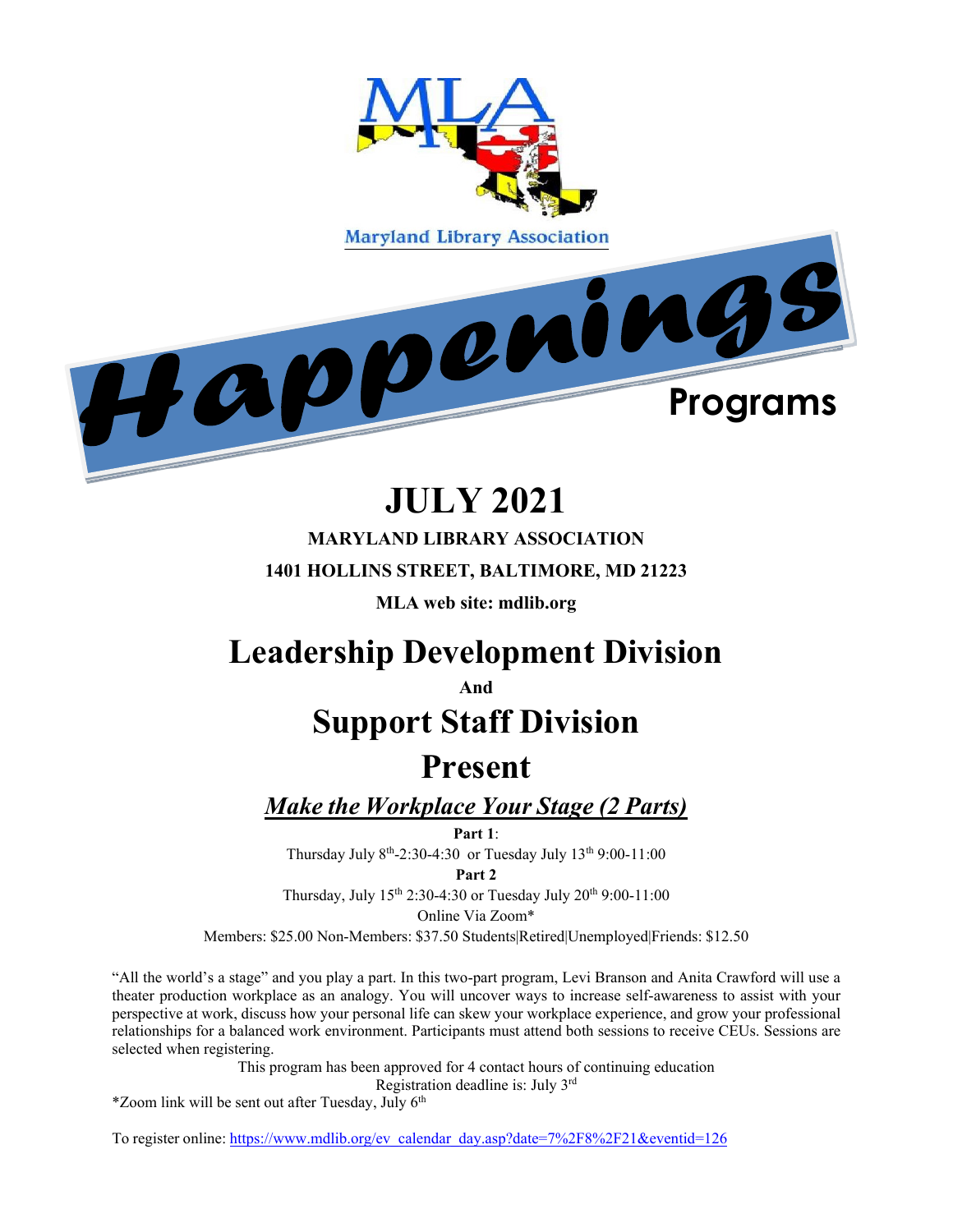# **Children's Services Division Presents**

### *Black Eyed Susan Tapestry (BEST) 2021-The Fall Edition*

Tuesday September 14th 9:30-1:30 Online Via Zoom\* Members: \$25.00 Non-Members: \$37.50 Students|Retired|Unemployed|Friends: \$12.50

Love talking about books? Join us for the Black-Eyed Susan Tapestry - BEST 2021 – The Fall Edition, a celebration of juvenile fiction titles. Learn about the Black-Eyed Susan Award and participate, via Zoom, in a half day of small group discussions of some of the 2021-2022 fiction nominees. Author Rob Harrell will be our keynote speaker. Program check-in begins at 9:25 a.m., and the program will start at 9:30 a.m.

There will be two discussion groups, one for titles from the Grades 4-6 list and the other for titles from the Grades 6- 12 lists. Each group will meet twice so you can attend both. Please read all the titles for each group. Most of the titles are available in e-format and audio, as well as paper.

#### **Grades 4-6**

*A Royal Guide to Monster Slaying* by Kelley Armstrong*, Show Me a Sign* by Ann Clare LeZotte, *Prairie Lotus* by Linda Sue Park, *City Spies* by James Ponti, *Before the Ever After* by Jacqueline Woodson. **Grades 6-12**

*Fighting Words* by Kimberly Brubaker Bradley, *Wink* by Rob Harrell, *You Should See Me in a Crown* by Leah Johnson, *The House in the Cerulean Sea* by T.J. Klune, and *What I Carry* by Jennifer Longo.

This program has been approved for 3.5 contact hours of continuing education

Registration deadline is: September 7<sup>th</sup>

\*Zoom link will be sent out before September 14th

To register online: [https://www.mdlib.org/ev\\_calendar\\_day.asp?date=9%2F14%2F21&eventid=127](https://www.mdlib.org/ev_calendar_day.asp?date=9%2F14%2F21&eventid=127)

## **DIVISION, INTEREST GROUP, PANEL AND COMMITTEE MEETINGS**

- **July 5 Independence Day celebrated.** MLA office closed.
	- **6 MAPLA meeting.** By invitation only.
	- **8 LDD Meeting,** 1:30pm-2:30pm. Online via Zoom. Contact Rhiannon George at [rgeorge@bcpl.net](mailto:rgeorge@bcpl.net)
	- **8 LDD/SSD Program: Make the Workplace Your Stage, Part 1** see article above.
	- **12 Children's Services Division Meeting,** 10:00am-12:30pm. Online via Blackboard. Contact Jill Hutchison at [jhutchison@stmalib.org](mailto:jhutchison@stmalib.org)
	- **13 LDD/SSD Program: Make the Workplace Your Stage, Part 1** see article above.
	- **15 LDD/SSD Program: Make the Workplace Your Stage, Part 2** see article above.
	- **19 Equity Diversity and Inclusion Meeting,** 3:00pm. Online via Zoom. Contact Michelle Hamiel at [michelle.hamiel@pgcmls.info](mailto:michelle.hamiel@pgcmls.info)
	- **20 LDD/SSD Program: Make the Workplace Your Stage, Part 2** see article above.
	- **20 Teen Interest Group** 2:00pm-4:00pm. Online via Zoom. Contact Kelsey Hughes at: [kelsey.hughes@pgcmls.info.](mailto:kelsey.hughes@pgcmls.info) Register to receive the meeting link here: [https://forms.gle/J9uiKK28Cjgo2yWY8](https://nam11.safelinks.protection.outlook.com/?url=https%3A%2F%2Fforms.gle%2FJ9uiKK28Cjgo2yWY8%3Ffbclid%3DIwAR21eFiMwM9Xt5tmP2OeUS49vmJG6kp42l4h_LC99FU54OTd0_fW-aKTv7c&data=04%7C01%7Ckmonagan%40mdlib.org%7C6538d74b38e34b8a503808d9123c2f37%7Cabfaca4f2f8440c29a45bd09ad83fe89%7C0%7C0%7C637560871964497662%7CUnknown%7CTWFpbGZsb3d8eyJWIjoiMC4wLjAwMDAiLCJQIjoiV2luMzIiLCJBTiI6Ik1haWwiLCJXVCI6Mn0%3D%7C1000&sdata=hJL5XGAWtN9AhVDITo%2B2HfCBBinPUybjt%2Bu71ZzsAyU%3D&reserved=0)**.**
	- **21 Program Planning Day and 2021 Conference Committee Meeting,** 10:00pm-12:00pm. Contact Megan Sutherland at: [megan.sutherland@pgcmls.info.](mailto:megan.sutherland@pgcmls.info) Note new meeting time.
	- **21 Executive Board Meeting,** 1:00pm-3:00pm. Online via Zoom. Contact Ryan O'Grady at mlaexec $@$ mdlib.org Note new meeting time
	- **21 Executive University: Service Design Primer for Administrators**, 1:00pm-3:30pm. By Invitation only.
	- **23 Executive University: Service Design Primer for Administrators**, 9:30am-12:00pm. By Invitation only.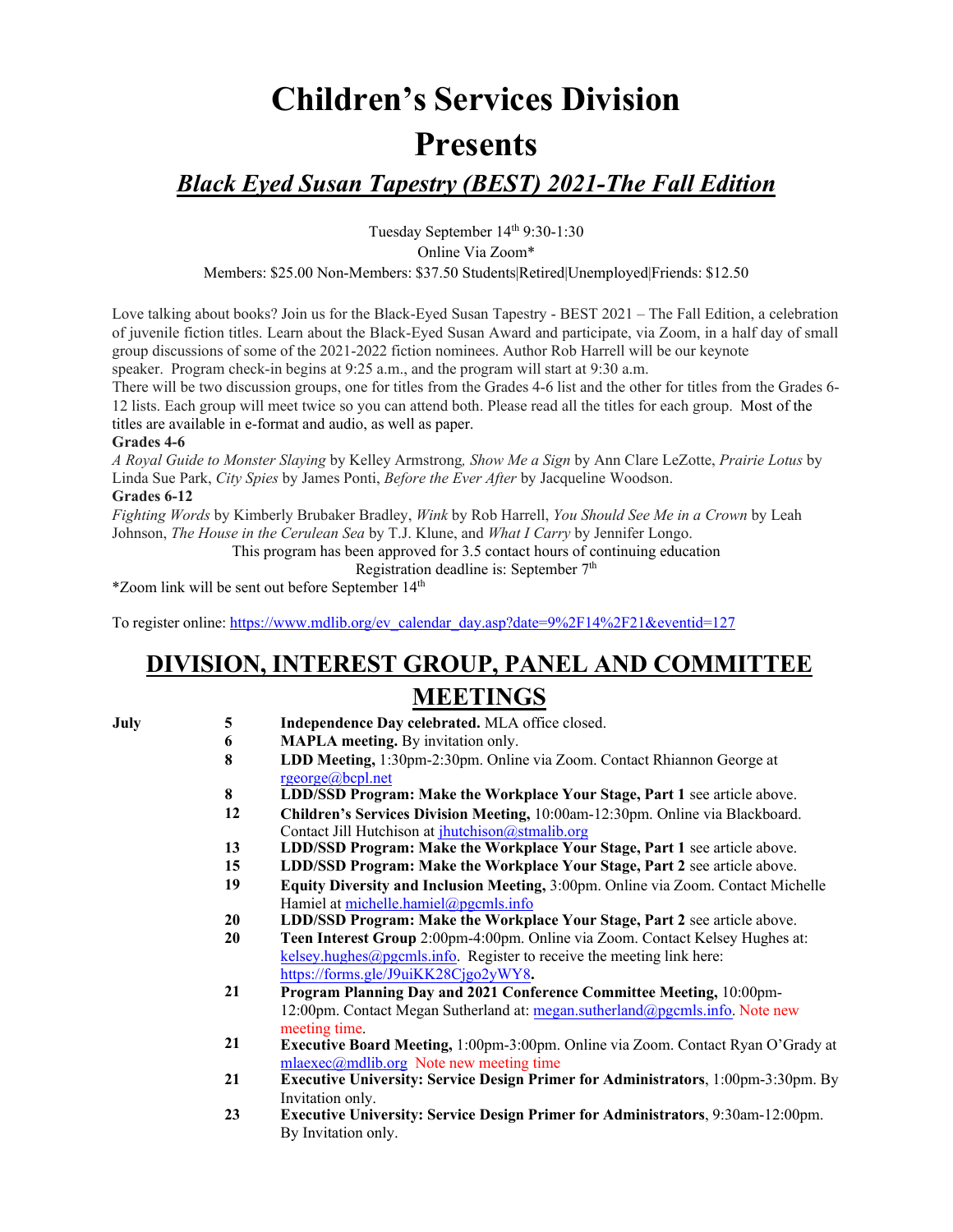- **August 2 Future of Libraries Interest Group Meeting,** 10:00am-Noon. Online via Zoom. Contact Tracy Miller at [millert@hcplonline.org](mailto:millert@hcplonline.org)
	- **5 Support Staff Division Meeting**, 1:30pm. Online via Zoom. Contact Teonja Jung a[ttjung@bcpl.net](mailto:tjung@bcpl.net).
	- **16 Equity Diversity and Inclusion Meeting,** 3:00pm. Online via Zoom. Contact Michelle Hamiel at [michelle.hamiel@pgcmls.info](mailto:michelle.hamiel@pgcmls.info)
	- **18 Conference Committee Meeting,** 10:00am-Noon. Online via Zoom Contact Megan Sutherland at [megan.sutherland@pgcmls.info](mailto:megan.sutherland@pgcmls.info)
	- **18 Steering Committee Meeting,** 1:00pm-3:00pm-Noon. Online via Zoom. Contact Ryan O'Grady at [mlaexec@mdlib.org](mailto:mlaexec@mdlib.org)
	- **18-21 MACo,** Ocean City, MD.

## **2022 MLA/DLA Conference: May 4-6, 2022 Hyatt Regency, Cambridge MD**

The kickoff meeting on Wednesday, June  $16<sup>th</sup>$  was a great success. Introductions were made and the committee structure was explained to the new members. The decision to have the conference in person was announced; however there is still room for discussion for the opportunity for some programs to be hybrid. A lot of discussion took place on the topic of speakers-it was determined that the speakers should be selected before a theme is announced. The Social Committee will be back in full force again! Lisa Allgeier (BCPL) and Jenee Johnson (BCPL) have agreed to chair this committee again, and they are looking forward to setting up in person. Jennifer Jones (Harford) has agreed to oversee the website and she has several people who have jumped on board to assist her. There were a lot of "At Large" participants-those who are interested in the conference, but aren't aligned with any division or interest group. Some jumped on board the Social Committee train; others migrated to the Website committee and others are still waiting to hear something that ignites their passion or fills a conference need. Would you like to join in? Megan Sutherland (PGCMLS) would love to have new members—shoot her an email so that she can send you the Zoom link for the next meeting on July 21<sup>st</sup>. [megan.sutherland@pgcmls.info](mailto:megan.sutherland@pgcmls.info)